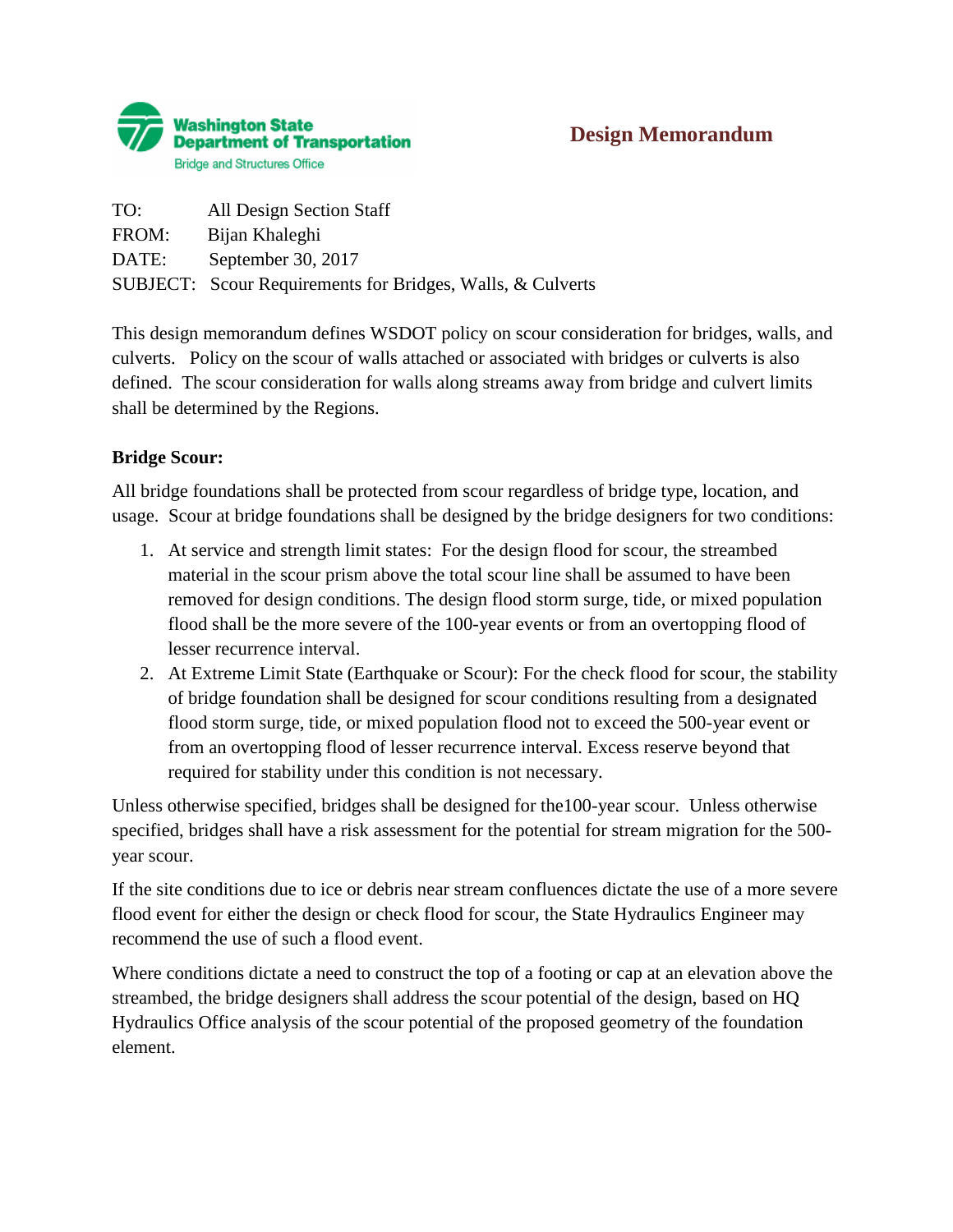Spread footings on soil or erodible rock shall be located by the bridge designers so that the bottom of footing is below scour depths. Spread footings on scour-resistant rock shall be constructed such that the integrity of the supporting rock is maintained.

Deep foundation such as piles or shafts may be selected by the bridge designers to protect bridges from scour. Lower elevations should be considered for pile-supported footings where the piles could be damaged by erosion or corrosion from exposure due to scour.

When fenders or other pier protection systems are used, the bridge designers shall address the effects of such systems on pier scour and collection of debris, based on HQ Hydraulics Office analysis of the hydraulic scour side-effects of the proposed systems.

When scour condition expose all or a portion of the shaft cap, drilled shaft lateral capacity shall be disregarded down to the depth of which the remaining soil in front of the shaft reached two shaft diameters in width as shown in Figure 1.



When scour or stream conditions could uncover the shaft cap and expose the supporting shafts below, soil arching conditions behind the shafts shall be assumed, requiring the full-depth earth pressures to be applied from behind the shafts and shaft cap as shown in Figure 2.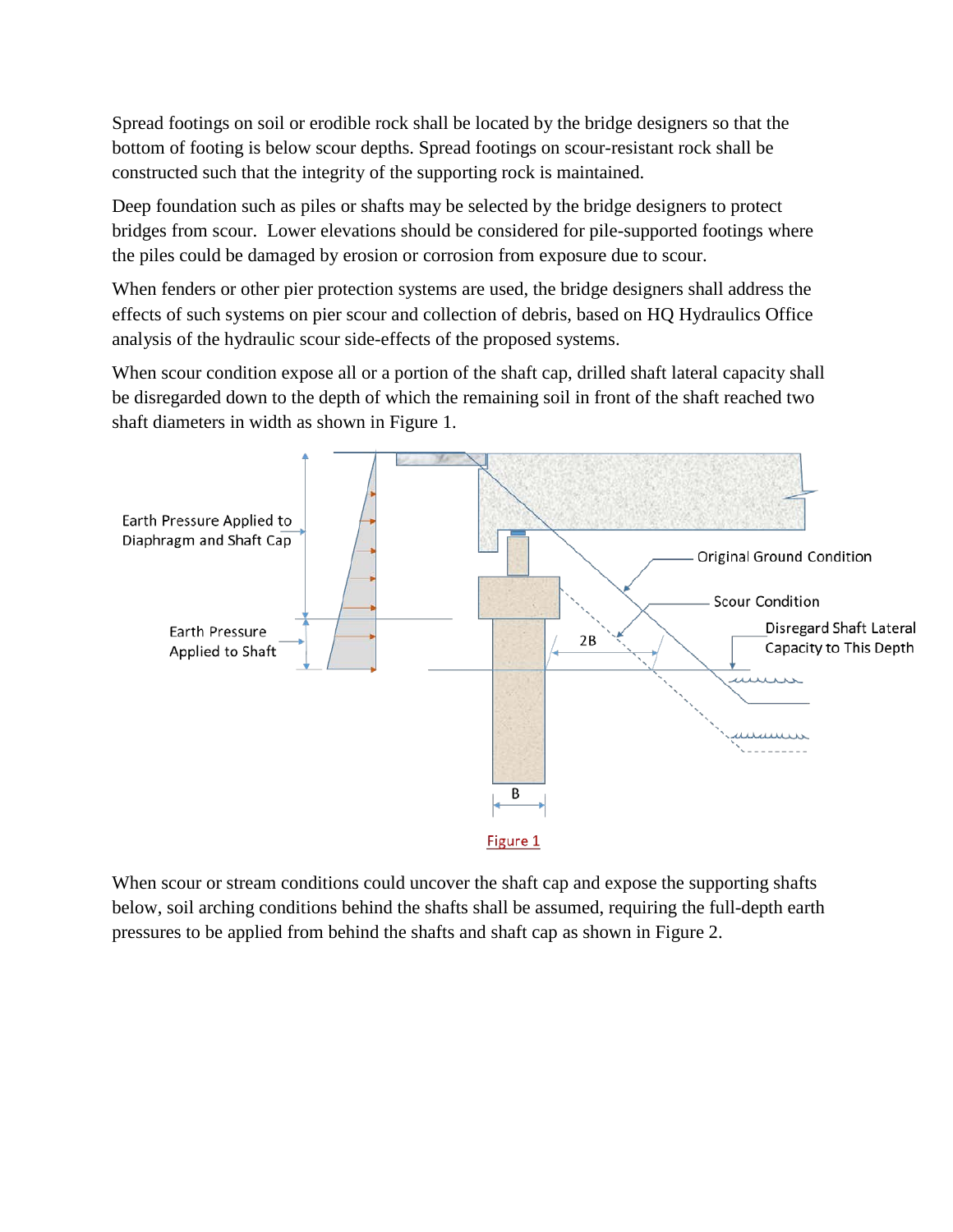

## **Wall and Culvert Scour:**

In situations where scour (e.g., due to wave or stream erosion) can occur in front of the wall, the bottom of the wall foundation (e.g., structural earth or Geosynthetic wall leveling pad, concrete wall spread footing, the cap for pile or shaft supported walls), and the bottom of fascia panel or lagging for soldier pile type walls, shall meet the minimum embedment requirements relative to the scour elevation in front of the wall. A minimum embedment below scour of 2.0 feet shall be used.

At any location where a retaining wall or reinforced slope can be in contact with water (such as a culvert outfall, ditch, wetland, lake, river, or floodplain), there is a risk of scour at the toe. The wall designers shall address this risk, based on HQ Hydraulics Office assessment of the scour potential at the wall site.

The risk for channel migration, low or high, will be identified in the Preliminary Hydraulics Design Report or other documentation prepared by the HQ Hydraulics Office. For low stream migration risk, and if wall foundation is outside of the scour prism, the wall designers may design the wall for 100-year design flood and not for the 500 year check flood.

## **Background:**

Scour is the leading cause of bridge failures in Washington State and nationwide. Of the 70 documented bridge failures in Washington State history, 43 were due to scour. A majority of bridge failures in the United States and elsewhere are the result of scour.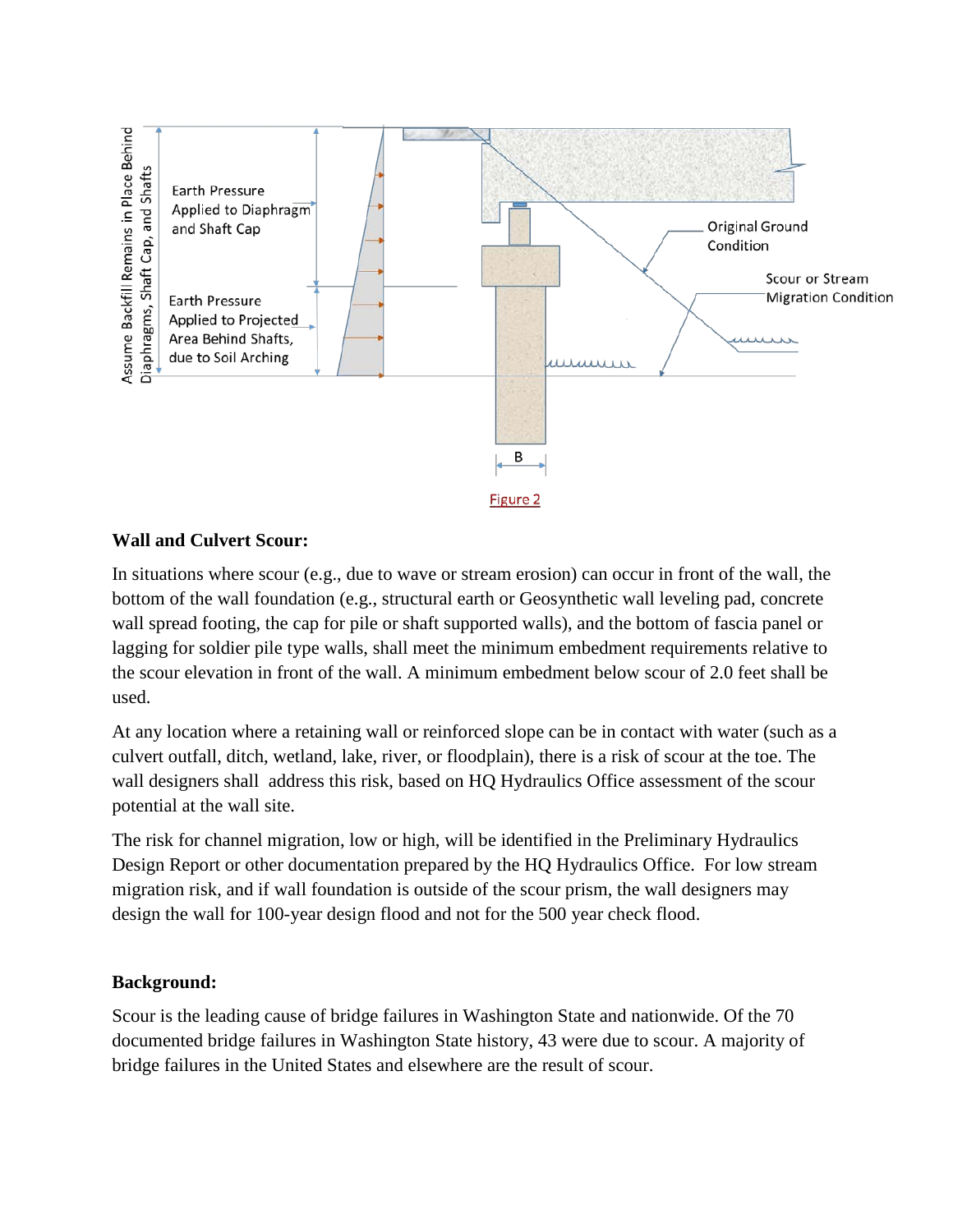The added cost of making a bridge less vulnerable to damage from scour is small in comparison to the total cost of a bridge failure.

The design flood for scour shall be determined on the basis of the Engineer's judgment of the hydrologic and hydraulic flow conditions at the site. The recommended procedure is to evaluate scour due to the specified flood flows and to design the foundation for the event expected to cause the deepest total scour.

Present and anticipated future flow patterns in the channel and its floodplain and the effects of these flow patterns on the bridge shall be addressed. The bridge design shall be modified as necessary to satisfy concerns raised by the scour analysis and the evaluation of the channel plan form.

Foundation designs shall be based on the total scour depths estimated in the Hydraulic Design Report. Where necessary, bridge modifications for scour mitigation may include:

- Relocation or redesign of piers or abutments to avoid areas of deep scour or overlapping scour holes from adjacent foundation elements,
- Enlargement of the waterway area, or
- Relocation of the crossing to avoid an undesirable location.

Implementation by the bridge designers of any of the individual bridge modifications identified above, or a combination of the above, will be based on a collaborative discussion between the HQ Geotechnical Division, the HQ Hydraulics Office, the Bridge and Structures Office, and Regions Project Office.

Foundations shall be designed to withstand the conditions of scour for the design flood and the check flood. In general, this will result in deep foundations. The design of the foundations of existing bridges that are being rehabilitated shall consider underpinning if scour indicates the need. Riprap and other scour countermeasures may be appropriate if underpinning is not cost effective.

Foundation conditions resulting from the design flood for scour shall be considered at strength and service limit states. Foundation conditions due to scour resulting from the check flood or bridge scour shall be considered of the Extreme Limit State.

Reliance on riprap or other scour protection and mitigation strategies is usually not considered for WSDOT bridges and structures unless it is recommended by the State Hydraulics Engineer.

The HQ Hydraulics Office will indicate the anticipated depth of scour at the bridge piers. They will analyze bridge piers for flow disturbance based on the pier shapes and orientations provided by the Bridge and Structures Office, and will collaborate with the Bridge and Structures Office to establish a final pier shape and orientation. They will also recommend measures to protect the piers from scour activity or accumulation of drift (use of deep foundations, minimum cover to top of footing, riprap, pier alignment to stream flow, closure walls between pier columns, etc.).